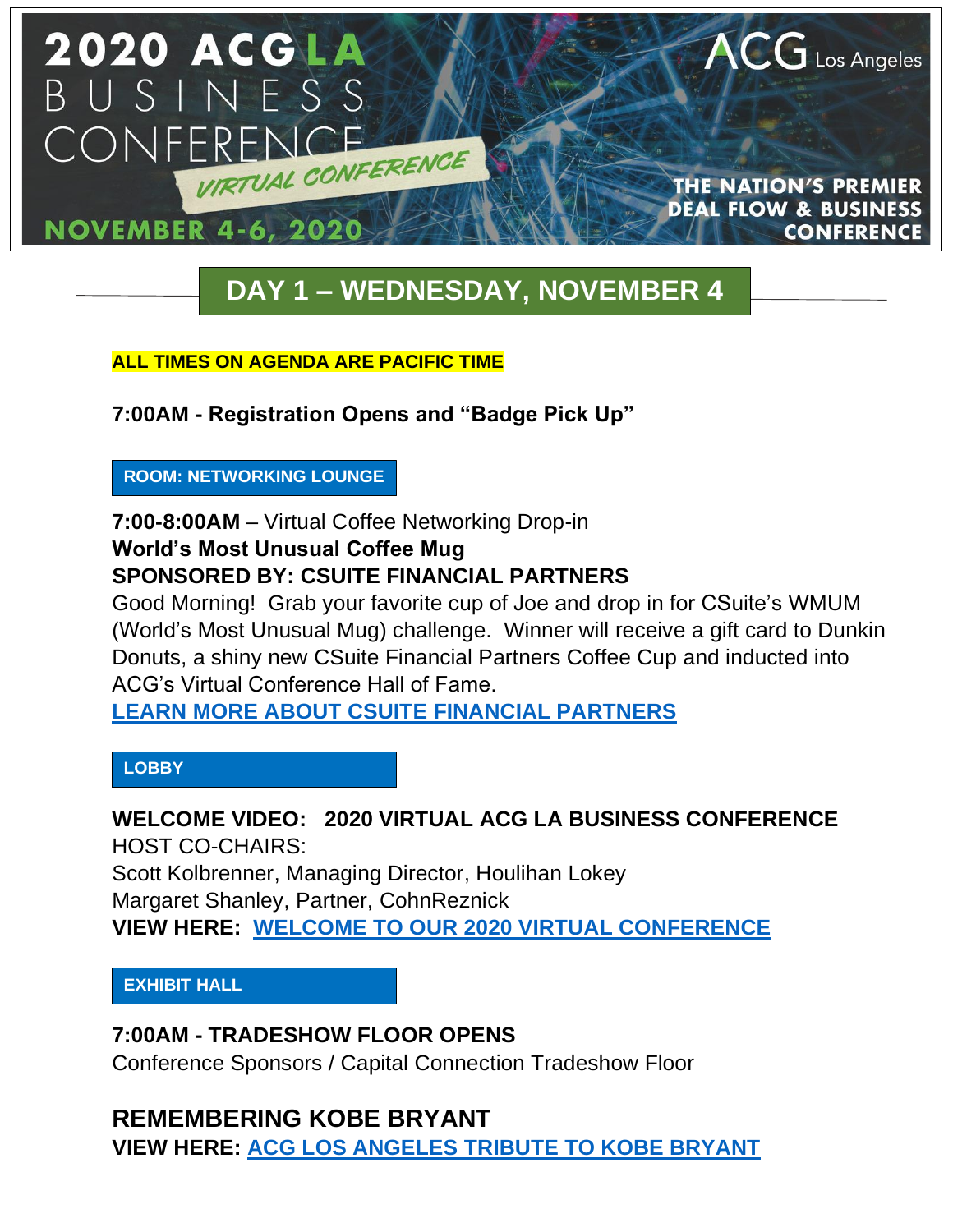#### **DEAL SOURCE / PRIVATE MEETINGS BALLROOM**

## **7:00-10:00AM – 1:1 Meetings –Prescheduled Meetings**

Private meetings are open to all conference attendees and coordinated by sectors. All meetings will be requested through our scheduling software and will be open to all registered Conference attendees. Email and instructions to follow post registration and prior to Conference dates.

# **Up to 60 meetings spread over 3 days**

#### **One-on-One Meetings**

- IB/PEGs
- Transaction Professionals, Professional Services, Intermediaries

#### **KEYNOTE 10:30-11:30AM**

**BEVERLY HILLS BALLROOM**

## **FIRESIDE CHAT**

POLITICS IN AMERCA: The Winners, The Losers and The Next 4 Years

#### **Rahm Emanuel**

55th Mayor of Chicago Chief of Staff, President Barack Obama

#### **Karl Rove**  Chief of Staff President George W. Bush

**Moderator: Scott Kolbrenner, Managing Director, Houlihan Lokey [LEARN MORE ABOUT HOULIHAN LOKEY HERE](https://vimeo.com/473989604)**

**NETWORKING LUNCH**

**11:30AM-12:30PM ROOM: NETWORKING LOUNGE**

## **11:30-12:30PM – Networking Lunch (Pre-registration required) SPONSORED BY: SHERWOOD PARTNERS**

Network over lunch with other conference attendees GrubHub/Uber Eats e-card will be sent to pre-registered attendees **[LEARN MORE ABOUT SHERWOOD PARTNERS HERE](https://vimeo.com/474030087)**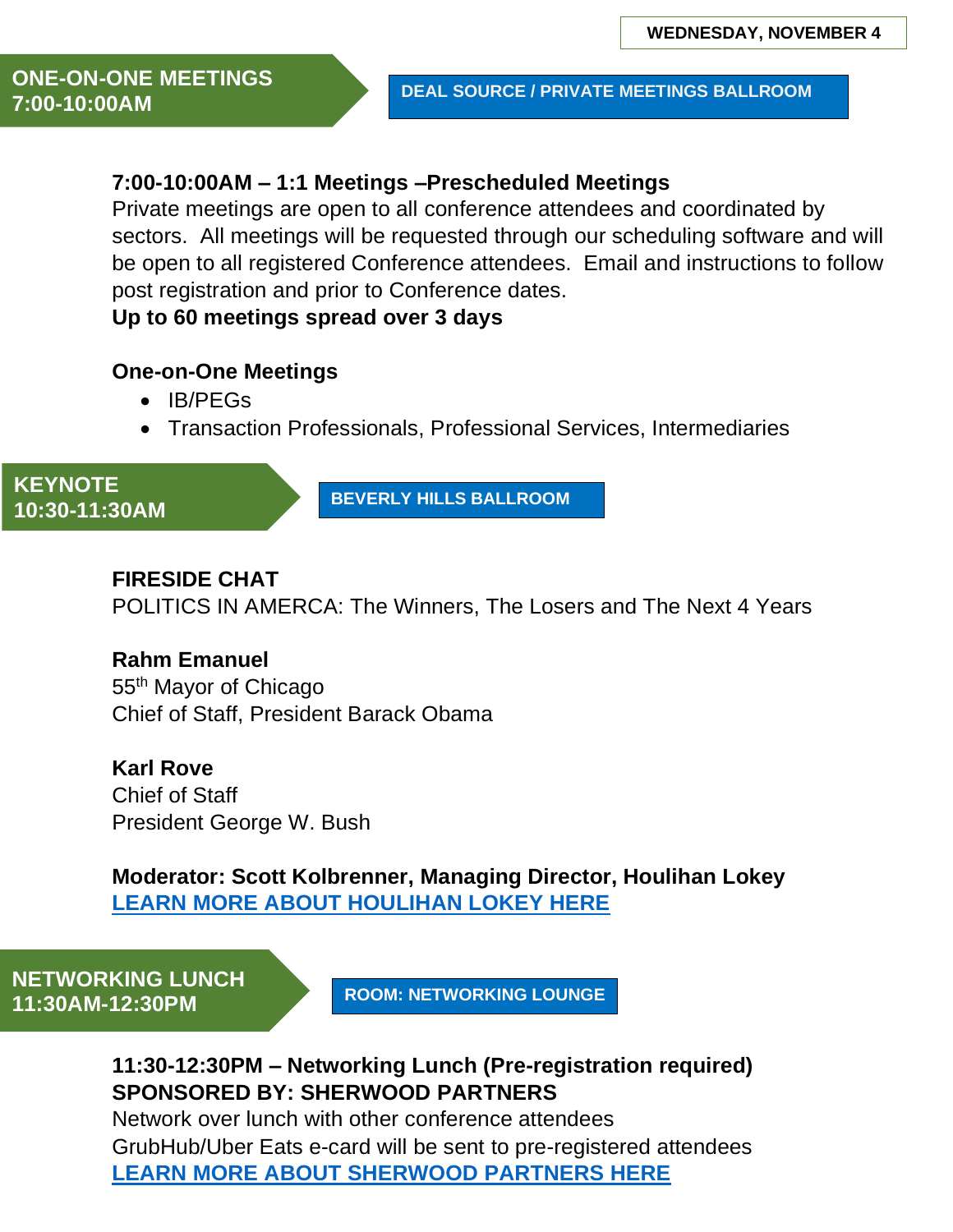

**ROOM: SANTA MONICA ROOM** 

#### **1:00-2:00PM STATE OF THE DEAL MARKETS PRESENTED BY: PALM TREE [LEARN MORE ABOUT PALM TREE HERE](https://www.palmtreellc.com/born-out-of-private-equity/) A A**

Dealmaking in the Time of COVID: With a global pandemic bringing the economy to a halt, Q2 activity was nearly nonexistent. But dealmakers are already adapting to uncertain projections, constrained lending markets, and new approaches to diligence. Our panel of PEGs will discuss what to expect from the bounce back, what pipelines look like for 2021, what the election results mean for the deal space, and some crystal ball predictions.

# **PANEL:**

RJ David, Principal, Carlyle Nick Fries, Principal, Platinum Equity James Pade, Partner and Managing Director, Clearlake **MODERATOR:** Stephen Rossi, Managing Director and Head of Capital Markets, Palm Tree



**ROOM: INTERNATIONAL ROOM**

#### **1:00-2:00PM A**

# **DISTRESSED TRANSACTIONS PRESENTED BY: GREENBERG GLUSKER**

# **[LEARN MORE ABOUT GREENBERG GLUSKER HERE](https://www.greenbergglusker.com/bankruptcy-reorganization-capital-recovery/)**

The panel will discuss the alternative transaction structures for distressed transactions, including Section 363 sales and assignments for benefit of creditors. The panel will provide insight from the perspective of an attorney, a financial adviser and an investor, of the key issues to be alert to in these alternative transaction structures

# **PANEL:**

Brian Davidoff, Chair, Bankruptcy, Reorganization & Capital Recovery, Greenberg Glusker

Paul L. Kessler, Principal, Bristol Capital Advisors

Cynthia Nelson, Senior Managing Director, Corp Finance, FTI Consulting **MCLE: 1 Hour**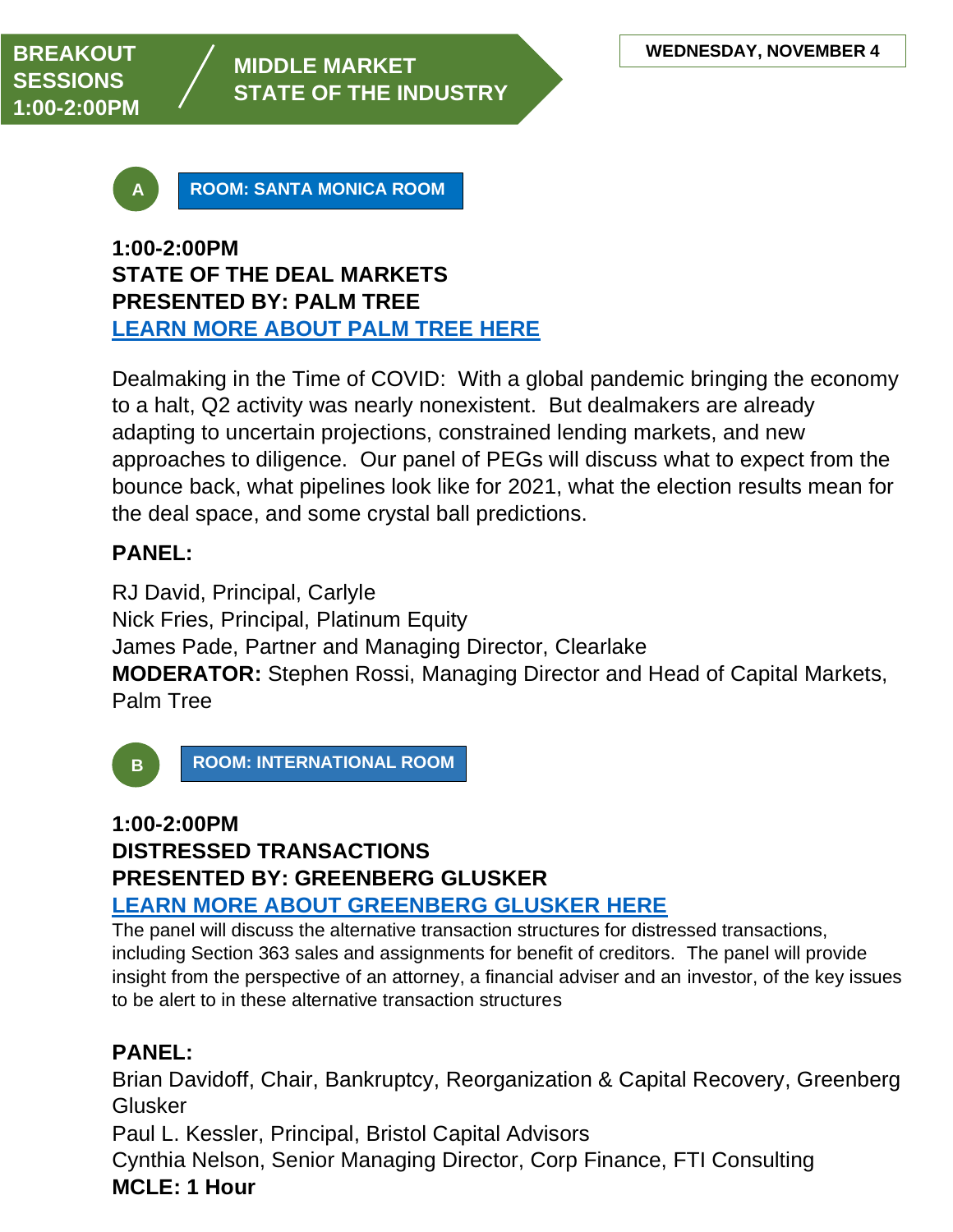

**ROOM: SANTA MONICA ROOM**

# **2:30-3:30PM A**

# **10 YEARS OF RECALIBRATION IN 8 MONTHS A PRESENTED BY: SINGERLEWAK [LEARN MORE ABOUT SINGERLEWAK](https://www.singerlewak.com/) HERE**

During one of the most tumultuous times for business and capital markets in our history, a series of events forced every business to re-think business as usual. Every business has had to pivot in one way or another to adjust for current market demands. Our panel will discuss current state of capital markets, normalizing results for COVID performance, the role between buyers and sellers, state of exits and valuations, future earnings and the re-alignment of growth and consolidation.

# **PANEL:**

Suzie Doran, Partner, SingerLewak Chris Hebble, Managing Director, Houlihan Lokey Jared R. Stein, Co-Founder & Partner, Monogram Capital Partners **MODERATOR:** Dylan Cox, Lead Private Equity Analyst, Pitchbook



**ROOM: INTERNATIONAL ROOM**

# **2:30-3:30PM – GLOBAL ECONOMIC PERSPECTIVE A PRESENTED BY BANK OF AMERICA A**

**[LEARN MORE ABOUT BANK OF AMERICA HERE](https://www.bofaml.com/en-us/content/business-banking.html)**

# **Aditya Bhave, Senior Global Economist, Bank of America**

The election, the US-China trade war, COVID, global supply chain disruption and a closed consumer economy for months. Aditya will give us an economic global perspective on these issues and what it means for business.

# **4:30-5:30PM / BEVERY HILLS BALLROOM VIRTUAL HAPPY HOUR (literally)**

# **Comedy Hour with Alonzo Bodden**

A regular panel member on NPR's Wait Wait...Don't Tell Me, Alonzo Bodden has been making audiences around the country laugh for more than 20 years. In August 2019, Alonzo starred in his fourth stand-up special, Heavy Lightweight, which premiered exclusively on Amazon Prime Video.

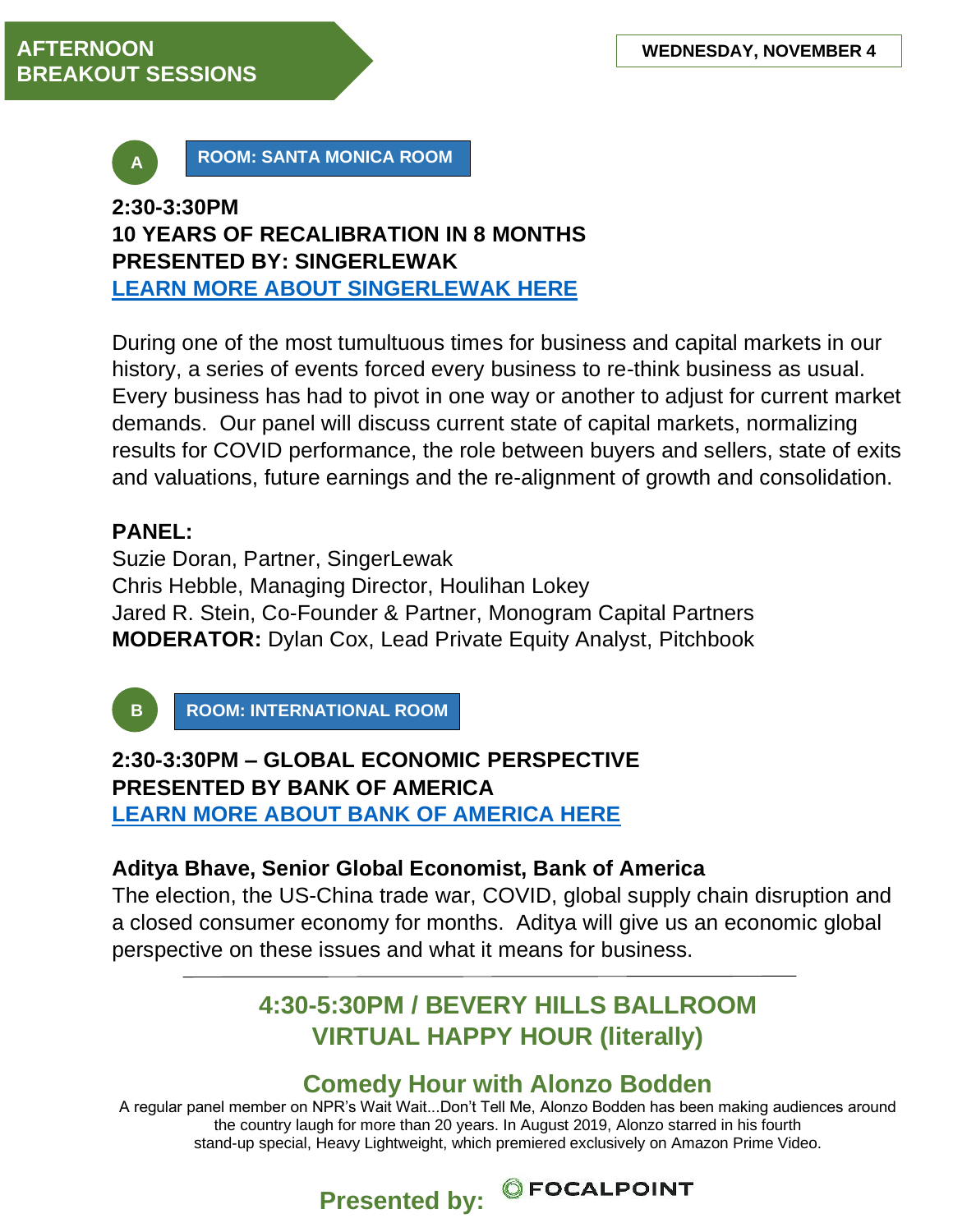

# **DAY 2 - THURSDAY, NOVEMBER 5**

# **7:00 AM - Registration Opens and "Badge Pick Up"**

Guided Tour of Conference and Theatres and Room Locations

#### **ROOM: NETWORKING LOUNGE**

# **7:00-8:00AM** – Virtual Coffee Networking Drop-in

#### **World's Most Unusual Coffee Mug**

Good Morning! Grab your favorite cup of Joe and drop in for CSuite's WMUM (World's Most Unusual Mug) challenge. Winner will receive a gift card to Dunkin Donuts, a shiny new CSuite Financial Partners coffee cup and inducted into ACG's Virtual Conference Hall of Fame.

**[LEARN MORE ABOUT CSUITE FINANCIAL PARTNERS](https://www.csuitefinancialpartners.com/) HERE**

#### **LOBBY**

# **WELCOME VIDEO: 2020 VIRTUAL ACG LA BUSINESS CONFERENCE**

#### **HOST CO-CHAIRS:**

Scott Kolbrenner, Managing Director, Houlihan Lokey Margaret Shanley, Principal, CohnReznick **VIEW HERE: [WELCOME TO OUR 2020 VIRTUAL CONFERENCE](https://vimeo.com/473508742)**

**EXHIBIT HALL** 

# **7:00AM - TRADESHOW FLOOR OPENS**

Conference Sponsors / Capital Connection Tradeshow Floor

# **SHORT FILM: ONE BREATH AROUND THE WORLD**

**[A DIVE AROUND THE WORLD WITH NO SCUBA EQUIPMENT](https://www.bing.com/videos/search?q=one+breath+around+the+world&ru=%2fvideos%2fsearch%3fq%3done%2bbreath%2baround%2bthe%2bworld%26FORM%3dHDRSC4&view=detail&mid=A33E0D1C808A208F2CC5A33E0D1C808A208F2CC5&&FORM=VDRVSR)**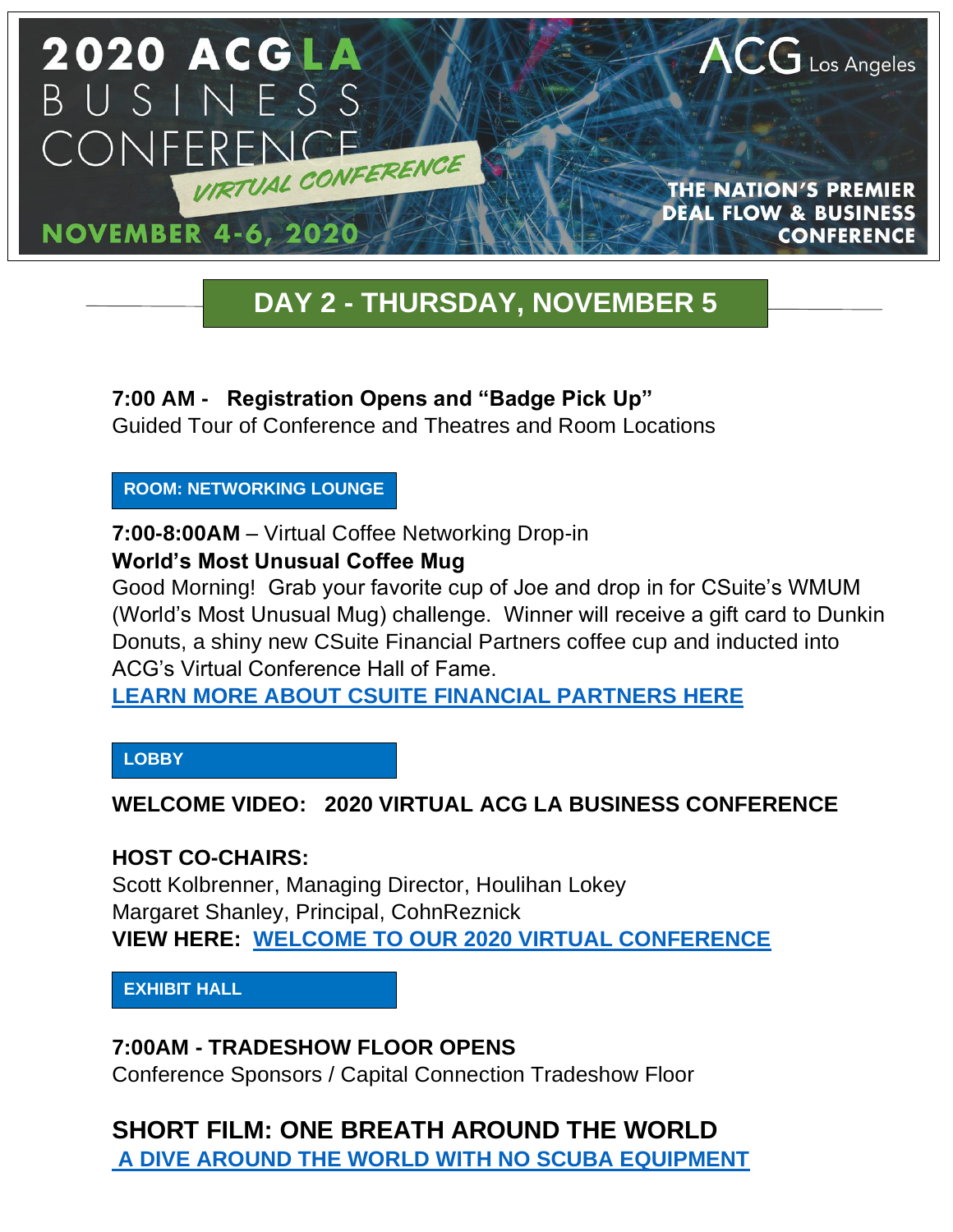**ACG DEALSOURCE / PRIVATE MEETINGS BALLROOM** 

#### **7:00-10:00AM – 1:1 Meetings –Prescheduled Meetings**

Private meetings are open to all Conference attendees and coordinated by sectors. All meetings will be arranged via our scheduling software. Conference and Capital Connection registered attendees will receive meeting instructions post registration and prior to Conference dates.

**Up to 60 meetings spread over 3 days**

#### **One-on-One Meetings**

- IB/PEGs
- Transaction Professionals, Professional Services, Intermediaries

**KEYNOTE / 10:30-11:30AM**

**BEVERLY HILLS BALLROOM**

#### **GROWTH, ENTREPRENEURSHIP AND THE VALUE OF BEING READY**

**Kevin O'Leary (Mr. Wonderful) Investor, Author, Star of Shark Tank** 

**In Conversation with Jim Freedman, Chairman, Intrepid Investment Bankers [LEARN MORE ABOUT INTREPID INVESTMENT BANKERS HERE](https://intrepidib.com/)**

Kevin O'Leary was born to a middle-class family in 1954. The combination of Kevin's mother's family heritage as merchants and his father's Irish charisma truly meant that O'Leary was born for business. Kevin learned most of his business intuition from his mother. She taught him key business and financial insights from an early age. These became Kevin's core philosophies and the pillars upon which he would one day build his empire. After years of ups, downs, sacrifices, challenges, and lessons learned — not to mention a critical phone call that nearly cost him everything — the opportunity that Kevin saw eventually turned into a computer software giant that was acquired for more than \$4 billion.

**NETWORKING LUNCH 11:30AM-12:30PM**

**ROOM: NETWORKING LOUNGE**

**11:30-12:30PM – Networking Lunch (Pre-registration required) SPONSORED BY: SHERWOOD PARTNERS** 

Zoom over lunch with other conference attendees GrubHub e-card will be sent to pre-registered attendees **[LEARN MORE ABOUT SHERWOOD PARTNERS HERE](https://vimeo.com/474030087)**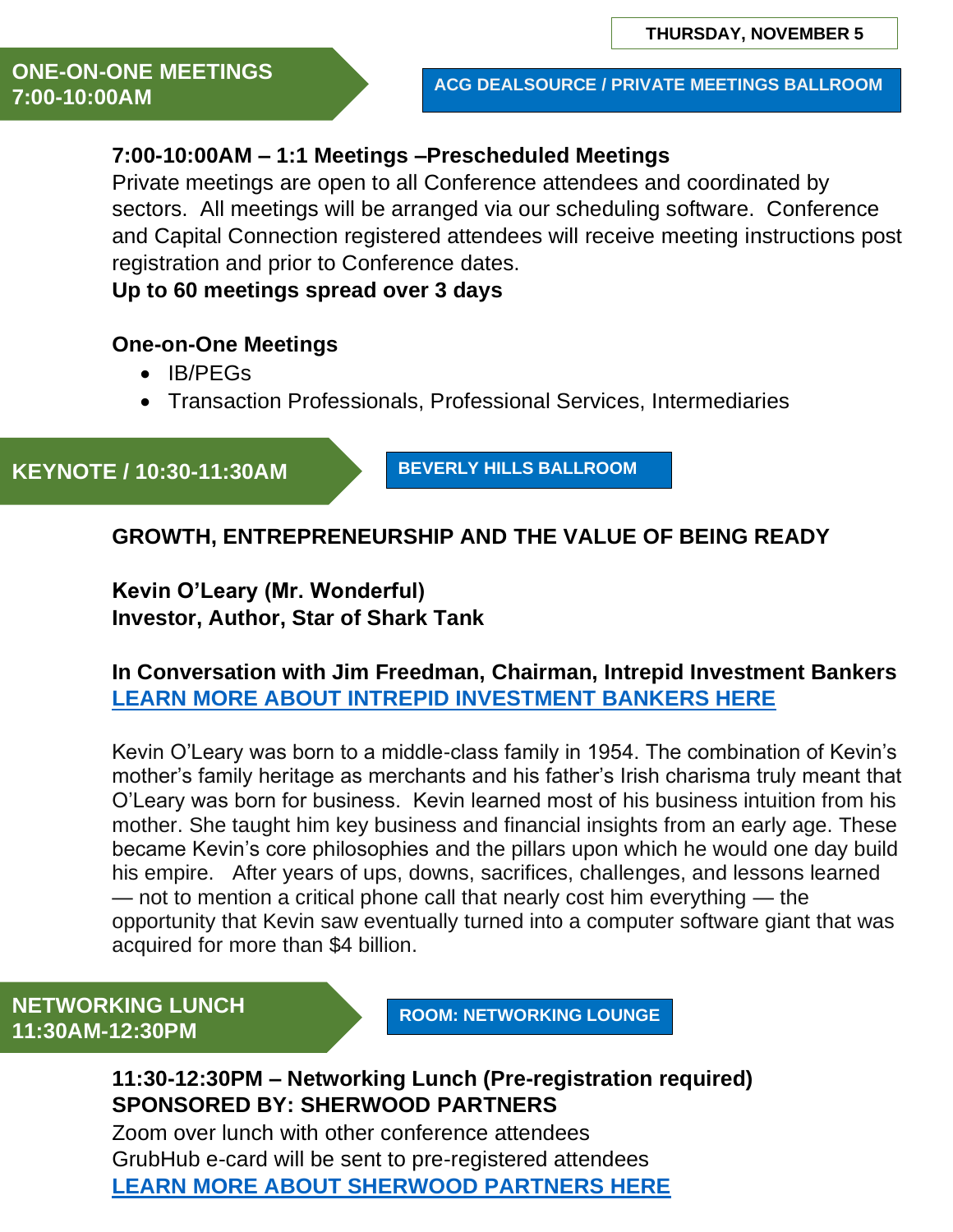# **MIDDLE MARKET VERTICAL INDUSTRY SESSIONS**



**ROOM: INTERNATIONAL ROOM**

# **1:00-2:00PM A**

# **HEALTHCARE'S BIGGEST MOMENT PRESENTED BY: INTREPID INVESTMENT BANKERS [LEARN MORE ABOUT INTREPID INVESTMENT BANKERS HERE](https://intrepidib.com/industries/healthcare/)**

Healthcare has always been one of the nation's most important sectors, but COVID-19 has thrown it into the flashing lights. What are the opportunities and next big challenges in this dynamic sector?

#### **PANEL:**

Pete Zippelius, Partner, Leonard Green & Partners Rich Whitney, Founder, Chairman and Chief Executive Officer of Radiology Partners Robbert Vorhoff, Global Head of Healthcare, General Atlantic

#### **CO-MODERATORS:**

Adam Abramowitz, Managing Director and Co-Head of Healthcare, Intrepid Investment **Bankers** 

Jonathan Bluth, Director and Co-Head of Healthcare, Intrepid Investment Bankers



**ROOM: SANTA MONICA ROOM**

# **1:00-2:00PM A INDEPENDENT SPONSOR PANEL PRESENTED BY COHNREZNICK [LEARN MORE ABOUT COHNREZNICK HERE](https://www.cohnreznick.com/)**

Independent sponsors are increasingly emerging as uniquely positioned participants and a go-to source of deal flow, in the lower end of the middle market. Not only are they helping dry powder find a home. Independent sponsors also diffuse the risk of having to find equity for transactions, by establishing relationships with capital providers.

Our panel of Independent Sponsors will talk about deal flow, valuations, models to partner with owner operators and their outlook for the balance of 2020 and beyond.

#### **PANEL:**

Drew Brantley, Partner, Frisch Capital Ben Frazier, Founder and Managing Partner, Timoneer Strategic Partnership Andrew Thompson, Managing Director, Seaside Equity **MODERATOR:** Margaret Shanley, Partner, CohnReznick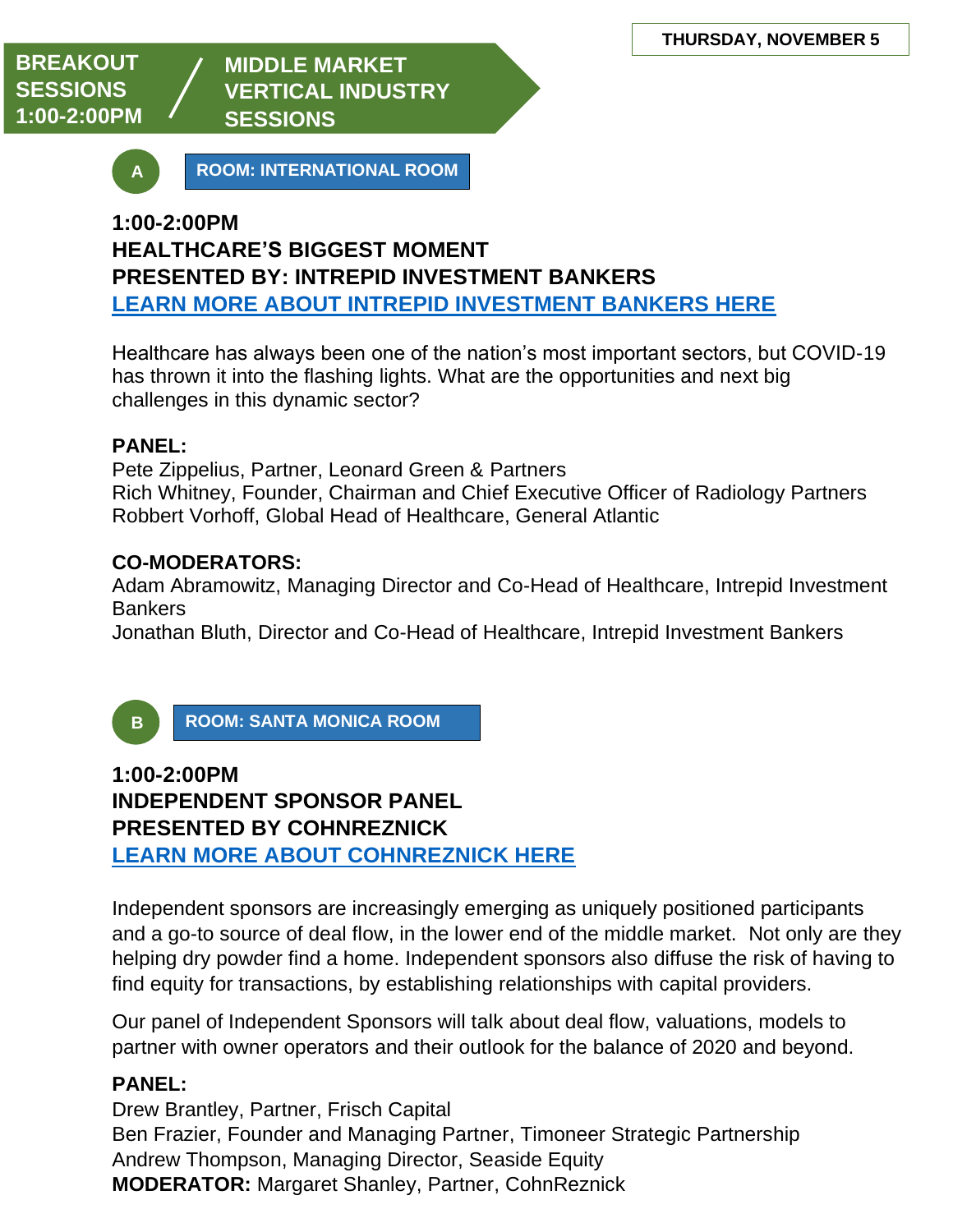# **MIDDLE MARKET VERTICAL INDUSTRY SESSIONS**



**BEVERLY HILLS BALLROOM**

# **1:00-2:00PM A**

**HUMAN CAPITAL & PORTFOLIO RETURNS- How to Leverage Culture and Talent Alignment as Value Drivers** 

# **PRESENTED BY: INSPERITY [LEARN MORE ABOUT INSPERITY HERE](https://www.youtube.com/watch?v=7ka9zRBxFbQ&feature=youtu.be)**

## **PANEL:**

Andrew Williamson, Managing Director, Calabasas Capital Dan Udoutch, CEO & Co-Founder, RSquared Daphne Dufresne, Managing Partner, GenNx360 Capital Partners

**MODERATOR**: Larry Shaffer, Senior Vice President of Marketing and Business Development, Insperity

**ONE-ON-ONE MEETINGS 2:00-3:45PM**

**ACG DEALSOURCE / PRIVATE MEETINGS BALLROOM** 

# **ONE-ON-ONE MEETINGS CONTINUED**

#### **2:00-3:00PM – 1:1 Meetings –Prescheduled Meetings**

Private meetings are open to all Conference attendees and coordinated by sectors. All meetings will be arranged via our scheduling software. Conference and Capital Connection registered attendees will receive meeting instructions post registration and prior to Conference dates.

#### **Up to 60 meetings spread over 3 days**

# **One-on-One Meetings**

- IB/PEGs
- Transaction Professionals, Professional Services, Intermediaries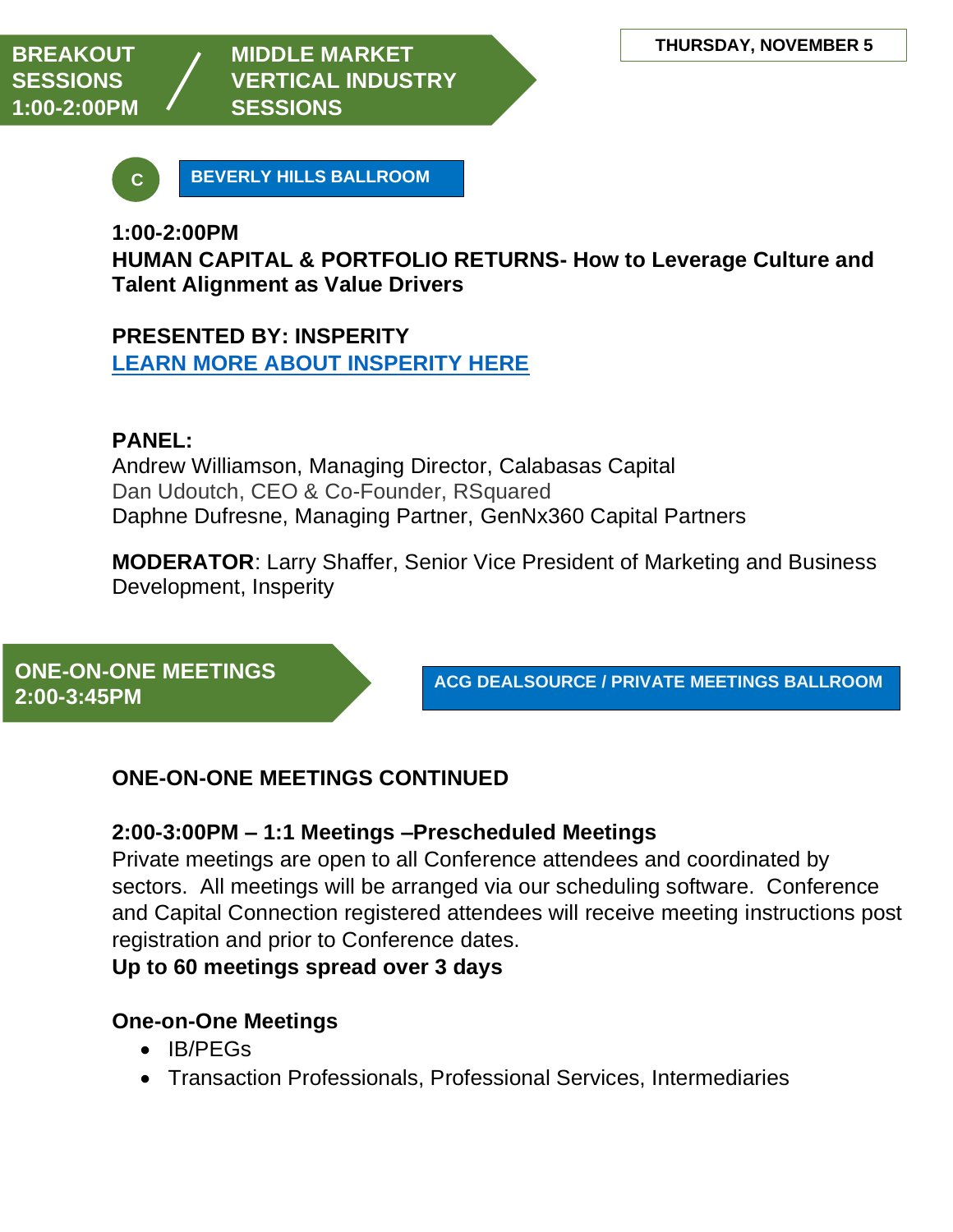**CLOSING KEYNOTE / 3:00-4:00PM**

**BEVERLY HILLS BALLROOM**

## **AROUND THE CORNER TO AROUND THE WORLD**

#### **Robert Rosenberg, Former CEO of Dunkin' Donuts**

A Dozen Lessons I Learned Running and Growing Dunkin' Donuts

#### **In Conversation with Zac Turke, Partner, Sheppard Mullin [LEARN MORE ABOUT SHEPPARD MULLIN HERE](https://www.sheppardmullin.com/about-message-from-our-chairman)**

Under Rosenberg's leadership, the company grew from a regional family business to one of America's best known and loved brands. Rosenberg received his MBA from Harvard Business School, and in just weeks after graduating at the age of 25, assumed the position of chief executive officer. Dunkin' Donuts was a publicly owned company from 1968 until 1989 and earned a reputation for extraordinary stockholder returns. In that 21-year period, it earned its investors a 35 percent compound rate of return. After retiring from Dunkin, Rosenberg taught in the Graduate School at Babson College and served many years on the boards of directors of other leading food service companies, including Domino's Pizza and Sonic Restaurants.

**CLOSING PROGRAM** 

**BEVERLY HILLS BALLROOM**

# **5:00-6:00PM 10th Annual ACG Los Angeles Awards Celebrating Business Excellence and Entrepreneurship**

#### **PROGRAM**

**5:00-5:30PM** – Live pre-show featuring executives from Blaze Pizza, Honey and Hawke Media. **5:30-6:00PM** – Premiere of the ACG LA 2020 Awards Show

Please join ACG Los Angeles as we honor an impressive roster of Southern California businesses for achievements in areas such as Innovation, Social Responsibility, Business Transformation, Family Business, and more. And don't miss the ACG Los Angeles 2020 Deal of the Year presented by Los Angeles Mayor Eric Garcetti!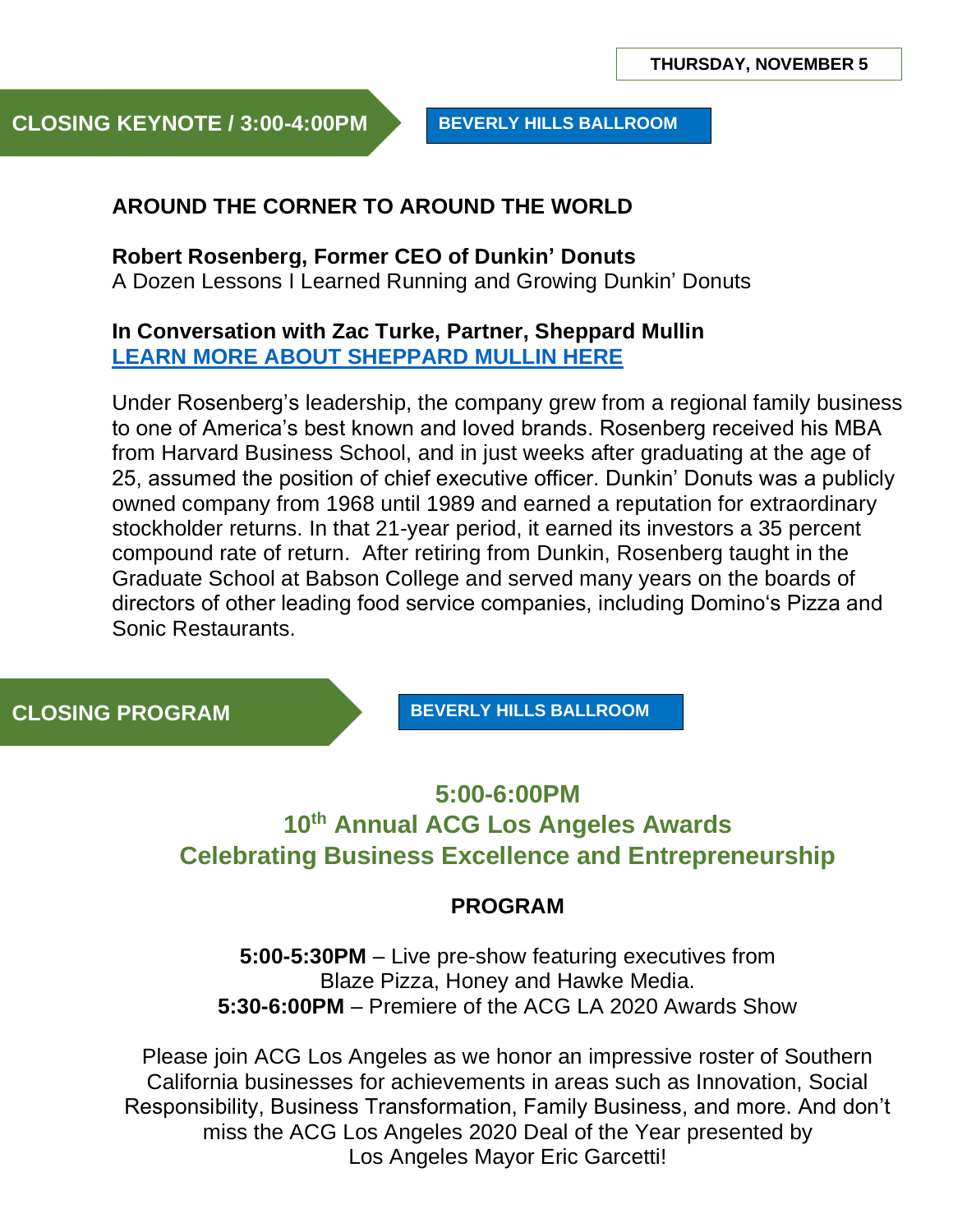

# **DAY 3 - FRIDAY, NOVEMBER 6**

# **WELCOME VIDEO: 2020 VIRTUAL ACG LA BUSINESS CONFERENCE**  HOST CO-CHAIRS: Scott Kolbrenner, Managing Director, Houlihan Lokey Margaret Shanley, Principal, CohnReznick **VIEW HERE: [WELCOME TO OUR 2020 VIRTUAL CONFERENCE](https://vimeo.com/473508742)**

#### **EXHIBIT HALL**

#### **7:00AM - TRADESHOW FLOOR OPENS**

Conference Sponsors / Capital Connection Tradeshow Floor

**ACG DEALSOURCE / PRIVATE MEETINGS BALLROOM** 

#### **7:00-10:00AM – 1:1 Meetings –Prescheduled Meetings**

Private meetings are open to all Conference attendees and coordinated by sectors. All meetings will be arranged via our scheduling software. Conference and Capital Connection registered attendees will receive meeting instructions post registration and prior to Conference dates.

**Up to 60 meetings spread over 3 days**

#### **One-on-One Meetings**

- IB/PEGs
- Transaction Professionals, Professional Services, Intermediaries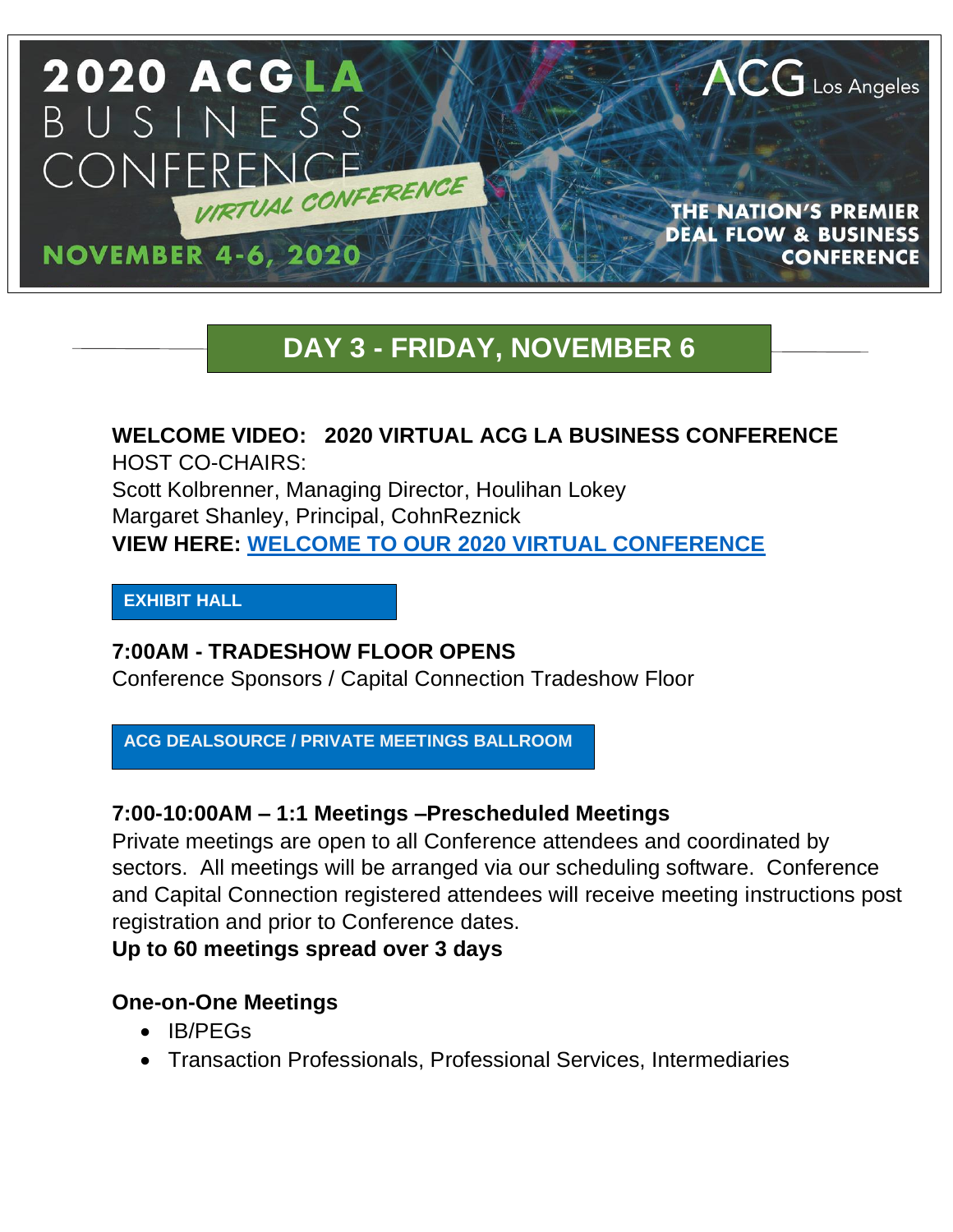**BEVERLY HILLS BALLROOM**

# **LEADERSHIP, RESILIENCE AND MENTAL TOUGHNESS**

## **Admiral Eric Thor Olson**

#### **In Conversation with Andrew Apfelberg, Partner, Greenberg Glusker [LEARN MORE ABOUT GREENBERG GLUSKER HERE](https://www.greenbergglusker.com/andrew-m-apfelberg/)**

Eric T. Olson is a retired [United States Navy](https://en.wikipedia.org/wiki/United_States_Navy) [Admiral](https://en.wikipedia.org/wiki/Admiral_(United_States)) who last served as the eighth Commander, [U.S. Special Operations Command](https://en.wikipedia.org/wiki/United_States_Special_Operations_Command) (USSOCOM) from July 2, 2007 to August 8, 2011 which included the mission to kill Osama Bin Laden. He previously served as Deputy Commander, U.S. Special Operations Command from 2003 to July 2007. Olson was the first [Navy SEAL](https://en.wikipedia.org/wiki/Navy_SEAL) ever to be appointed to three-star and four-star flag rank, as well as the first naval officer to be USSOCOM's combatant commander. He has served operationally in an [Underwater Demolition Team,](https://en.wikipedia.org/wiki/Underwater_Demolition_Team) SEAL Team, [SEAL Delivery Vehicle](https://en.wikipedia.org/wiki/SEAL_Delivery_Vehicle) Team, Special Boat Squadron, and at the [Naval Special Warfare Development Group.](https://en.wikipedia.org/wiki/Naval_Special_Warfare_Development_Group) Olson participated in the [Battle of Mogadishu,](https://en.wikipedia.org/wiki/Battle_of_Mogadishu_(1993)) he was later awarded the [Silver](https://en.wikipedia.org/wiki/Silver_Star)  [Star](https://en.wikipedia.org/wiki/Silver_Star) for his actions. He currently serves on the Board of Directors of numerous public and private companies as well as charitable organizations.

**RECHARGE BREAK/ LUNCH ON YOUR OWN 11AM-12PM**

**ROOM: NETWORKING LOUNGE**

**11AM-12PM**  RECHARGE REFRESH REGROUP CHECK EMAILS CHECK ON THE DOG CHECK ON THE KIDS BREAK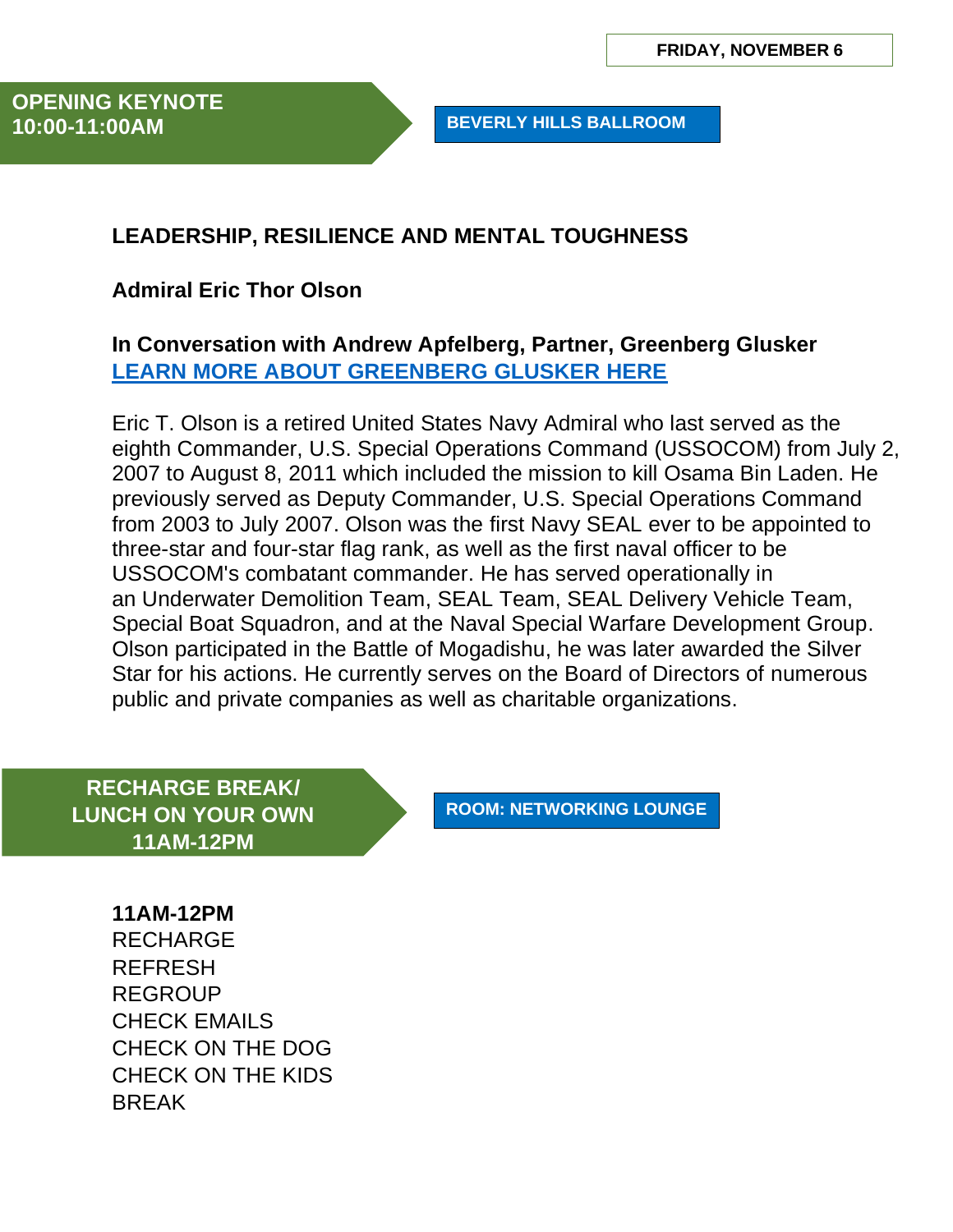**BEVERLY HILLS BALLROOM**

## **THE STATE OF RETAIL & CONSUMER MARKETS**

**KARA GOLDIN Founder & CEO of Hint, Inc.** 

## **In Conversation with Sarah Grimstead, Regional VP Sales, Insperity [LEARN MORE ABOUT INSPERITY HERE](https://www.youtube.com/watch?v=7ka9zRBxFbQ&feature=youtu.be)**

Kara Goldin is the Founder and CEO of Hint, Inc., a healthy lifestyle company that produces the leading, award-winning, unsweetened flavored water. She has received numerous accolades, including being named EY Entrepreneur of the Year 2017 Northern California, Fast Company's Most Creative People in Business, WWD Beauty Inc.'s Feel Good Force and Fortune's Most Powerful Women Entrepreneurs.

**WRAP UP ONE-ON-ONE MEETINGS 12:00-2:30PM**

**ACG DEALSOURCE / PRIVATE MEETINGS BALLROOM** 

#### **12:00-2:30PM – 1:1 Meetings –Prescheduled Meetings**

Private meetings are open to all Conference attendees and coordinated by sectors. All meetings will be arranged via our scheduling software. Conference and Capital Connection registered attendees will receive meeting instructions post registration and prior to Conference dates.

#### **One-on-One Meetings**

- IB/PEGs
- Transaction Professionals, Professional Services, Intermediaries

# **CONCLUSION OF DAY 3 SEE YOU IN 2021!**